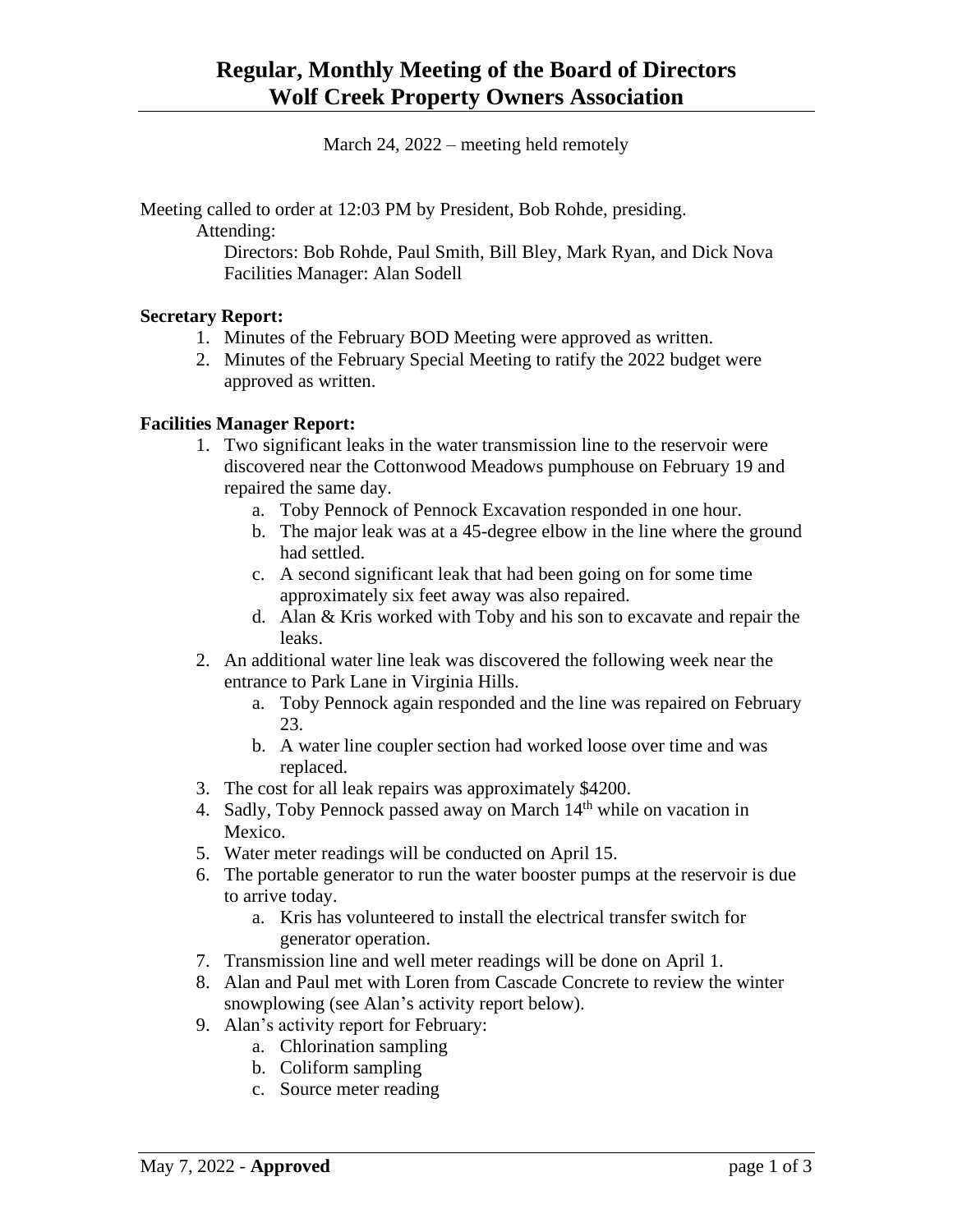# **Regular, Monthly Meeting of the Board of Directors Wolf Creek Property Owners Association**

- d. Cleared out error on backup generator
- e. Updated website
- f. Coordinated repair of transmission line leak
- g. Coordinated repair of Park Ln leak
- h. Worked on writing up a troubleshooting guide for water system
- i. Paul and I met with Lauren from Cascade Concrete to point out places where the plow had pushed gravel and dirt into the ditch. Lauren said the plow driver had set his blade too low and they will dig out those areas in the spring before the water starts flowing.

#### **Treasurer Report:**

- 1. Bill noted that a significant percentage of the water system maintenance budget was spent on the recent leak repairs and we will likely be over budget for 2022.
- 2. Regarding budget and expenses, road maintenance was discussed.
	- a. It was felt that dust abatement will probably be needed.
	- b. Road grading, including potential crowning of the area near GM-25  $\&$ 26 due to pothole formation, will be reviewed at a later date. An additional comment was made that the potholes tend to slow down some residents that consistently drive too fast.
- 3. A couple of maintenance fee payments from the January billing are still outstanding.
- 4. Bill indicated that he had talked with a member regarding joining the board and assuming the treasurer position. Unfortunately, she is not interested at this time. Paul offered that he would talk to another resident he knows that has appropriate experience.

#### **Presidents Report:**

- 1. The association member in Cottonwood Meadows that has yet to perform screening of their solar panel array was invited to attend a hearing at this board meeting.
	- a. Neither the member nor anyone on their behalf attended.
	- b. A motion for the new increased fine schedule to start on May  $1<sup>st</sup>$  for this situation was moved and approved.
- 2. Bob agreed to talk with an individual in Green Meadows that had expressed prior interest about joining the board of directors.

#### **Architectural Committee:**

- 1. Plans have been submitted for a new home at 18 Green Meadows Dr (GM-19/20). Considerable discussion followed.
	- a. The proposed house along with decks, breezeway, and two-story garage offer a significant presence.
	- b. Even though the total square footage may be below the 4000 sq ft maximum, CC&R 10.2 allows the committee leeway in granting approval.